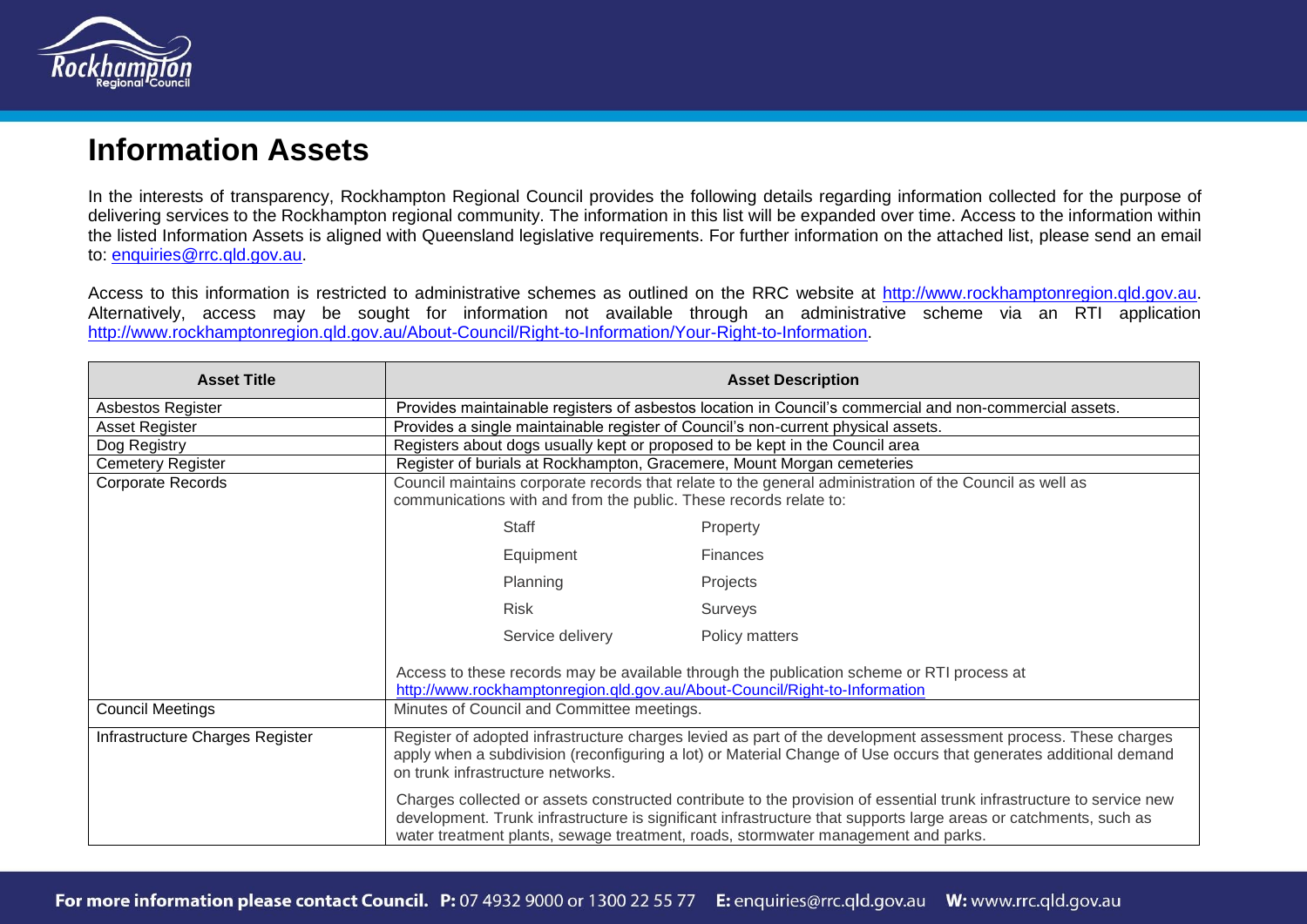

| <b>Local Laws Register</b>                                                   | A database of local laws enacted by Queensland Councils maintained by the Department of Infrastructure, Local<br>Government and Planning.                                                                                                                                                                                                                                                                                                         |
|------------------------------------------------------------------------------|---------------------------------------------------------------------------------------------------------------------------------------------------------------------------------------------------------------------------------------------------------------------------------------------------------------------------------------------------------------------------------------------------------------------------------------------------|
| Loss and Theft Register                                                      | Register of Council assets reported lost or allegedly stolen, including those assets value at or greater than \$1,000<br>reported to the Auditor General.                                                                                                                                                                                                                                                                                         |
| Mapping / Aerial Imaging                                                     | Spatial records that contain information relating to but not limited to the base cadastre, Council properties, Council<br>infrastructure and assets, aerial images, planning zones etc.                                                                                                                                                                                                                                                           |
| <b>Organisational Structure</b>                                              | Describes the Council's organisational units at the department, section and unit levels, including reporting and<br>authority relationships, and names of senior leaders.                                                                                                                                                                                                                                                                         |
| <b>Publication Scheme</b>                                                    | The publication scheme describes and categorises information routinely available from the Council. It has been<br>developed to give the community greater access to information held by the Council. All information and documents<br>accessible via the RRC publication scheme are outlined at http://www.rockhamptonregion.qld.gov.au/About-<br>Council/Right-to-Information and are provided free of charge except where otherwise stipulated. |
| Register of Activities for Competitive<br>Neutrality                         | Register of business activities to which the competitive neutrality principle applies.                                                                                                                                                                                                                                                                                                                                                            |
| Register of Administrative Action<br><b>Complaints Received</b>              | Register of complaints about administrative actions of the Council made by affected persons.                                                                                                                                                                                                                                                                                                                                                      |
| <b>Register of Authorised Persons</b><br>(Environmental Protection Act 1994) | Register of authorised persons containing information about the limitations, if any, stated in the instrument of<br>appointment for each authorised person mentioned in the register.                                                                                                                                                                                                                                                             |
| <b>Register of Beneficial Enterprises</b>                                    | Register of beneficial enterprises conducted by the Council. A beneficial enterprise is an enterprise that a local<br>government considers is directed to benefiting, and can reasonably be expected to benefit, the whole or part of its<br>local government area.                                                                                                                                                                               |
| Register of Complaints about the<br>conduct or performance of Councillors    | Record of complaints received by the Chief Executive Officer and the outcome of each complaint, including any<br>disciplinary action or other action that was taken in relation to the complaint. The public may inspect the part of the<br>record that relates to outcomes of complaints; subject to exceptions under section 181A (3).                                                                                                          |
| Register of Contact with Lobbyists                                           | Register of all contact with registered and unregistered lobbyists for reporting to the Integrity Commissioner.                                                                                                                                                                                                                                                                                                                                   |
| Register of Cost-Recovery Fees                                               | Register of fees and charges adopted by Council.                                                                                                                                                                                                                                                                                                                                                                                                  |
| <b>Register of Declared Pest Permits</b>                                     | Register of Declared Pest Permits issued under the Land Protection (Pest and Stock Route Management) Act<br>2002.                                                                                                                                                                                                                                                                                                                                 |
| <b>Register of Delegations</b>                                               | Register of delegations by the Council, mayor or the chief executive officer. The register contains details of the<br>CEO's delegations including powers of the Council which have been delegated to the CEO by Council resolution as<br>well as powers delegated directly to the CEO by individual legislative instruments. The register also contains details<br>of delegations from the CEO to a Specified Office.                             |
| Register of Designated Natural Hazard                                        | Register of areas that have been designated "Natural Hazard Management Areas" through Council's planning                                                                                                                                                                                                                                                                                                                                          |
| Management Areas (Flood)                                                     | scheme.<br>A natural hazard management area (flood) is an area that has been designated as such by a local government<br>under section 13 of the building regulation.                                                                                                                                                                                                                                                                             |
| <b>Register of Development Applications</b>                                  | Register of Development Applications received. The Development Register provides information such as name and                                                                                                                                                                                                                                                                                                                                     |
|                                                                              | address of the applicant, builder and owner; the date on which the application was lodged; the subject address for<br>the application; the description of the application; the building classification of the application.                                                                                                                                                                                                                        |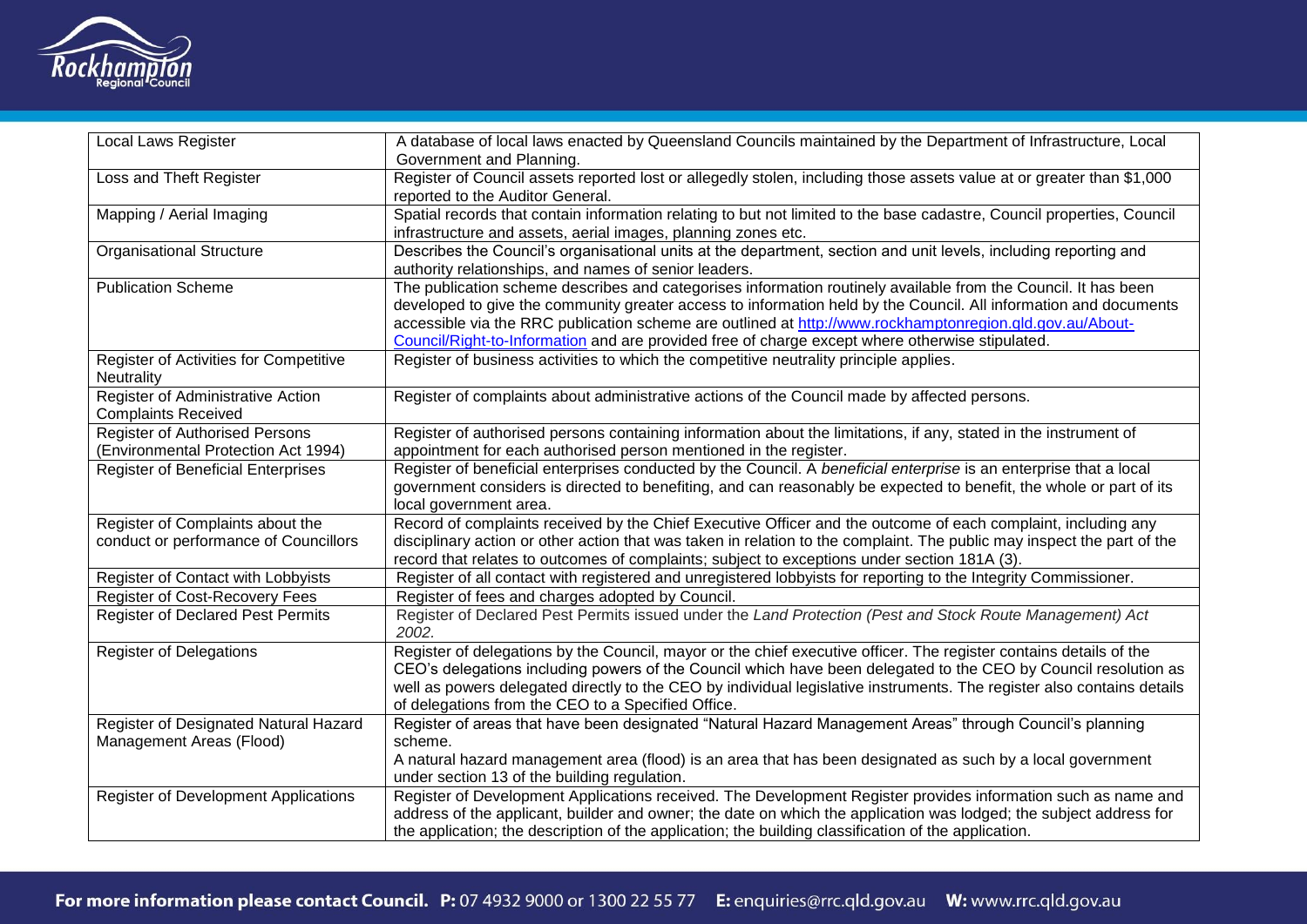

| <b>Register of Direction Notices</b>                                   | Register of direction notices issued for a contravention of certain prescribed provisions of the Environmental<br>Protection Act 1994. A direction notice requires a person contravening one of the prescribed provisions to remedy<br>the contravention.                                                       |
|------------------------------------------------------------------------|-----------------------------------------------------------------------------------------------------------------------------------------------------------------------------------------------------------------------------------------------------------------------------------------------------------------|
| Register of Environmental Authorities                                  | Register of environmental authorities to carry out one or more environmentally relevant activities.                                                                                                                                                                                                             |
| Register of Surrendered Environmental<br>Authorities                   | Register of surrendered environmental authorities.                                                                                                                                                                                                                                                              |
| Register of Suspended or Cancelled<br><b>Environmental Authorities</b> | Register of suspended or cancelled environmental authorities.                                                                                                                                                                                                                                                   |
| <b>Register of Environmental Evaluations</b>                           | Register of evaluations of an activity or event to decide the source, cause or extent of environmental harm being<br>caused, or the extent of environmental harm likely to be caused, by the activity or event; and the need for a<br>transitional environmental program for the activity or event.             |
| Register of Environmental Protection<br>Orders                         | Register of environmental protection orders issued by the administering authority.                                                                                                                                                                                                                              |
| <b>Register of Environmental Reports</b>                               | Register of environmental reports for each environmental evaluation required to be conducted or commissioned.                                                                                                                                                                                                   |
| Register of Impounded Animals                                          | A register of animals that have entered Council's Animal Pound facilities.                                                                                                                                                                                                                                      |
| Register of Installed On-site Sewerage                                 | A register of details of on-site sewerage and greywater use facilities installed in the area for which Council has given                                                                                                                                                                                        |
| and Greywater Use Facilities                                           | compliance certificates.                                                                                                                                                                                                                                                                                        |
| Register of Insurance Claims                                           | Register of insurance claims:                                                                                                                                                                                                                                                                                   |
|                                                                        | 1. made against Council for which it may be liable; or                                                                                                                                                                                                                                                          |
|                                                                        | 2. for claims made by Council to replace / rectify damaged Council assets.                                                                                                                                                                                                                                      |
| Register of Interests of Chief Executive                               | Register of interests maintained by the mayor, of the Chief Executive Officer, and a person who is related to the                                                                                                                                                                                               |
| Officer and Persons related to Chief<br><b>Executive Officer</b>       | chief executive officer.                                                                                                                                                                                                                                                                                        |
| Register of Interests of Councillors                                   | Register of interests of councillors maintained by the Chief Executive Officer.                                                                                                                                                                                                                                 |
| Register of Interests of Persons Related                               | Register of interests maintained by the Chief Executive Officer, of a person who is related to a councillor.                                                                                                                                                                                                    |
| to a Councillor                                                        |                                                                                                                                                                                                                                                                                                                 |
| Register of Interests of Senior Executive                              | Register of interests maintained by the Chief Executive Officer of senior executive employees and a person who is                                                                                                                                                                                               |
| Employees and Persons Related to a                                     | related to a senior executive employee.                                                                                                                                                                                                                                                                         |
| Senior Executive Employee                                              |                                                                                                                                                                                                                                                                                                                 |
| <b>Register of Monitoring Programs</b>                                 | Register of each relevant monitoring program. A relevant monitoring program means a monitoring program carried<br>out under the Environmental Protection Act 1994 or, a development condition of a development approval.                                                                                        |
| Register of Results of Monitoring                                      | Results of monitoring programs carried out under the Environmental Protection Act 1994 or, a development condition of                                                                                                                                                                                           |
| Programs                                                               | a development approval.                                                                                                                                                                                                                                                                                         |
| Register of Pest Control and Entry<br><b>Notices</b>                   | A register of pest control notices and entry notices issued under the Land Protection (Pest and Stock Route<br>Management) Act 2002.                                                                                                                                                                            |
| <b>Register of Pre-qualified Suppliers</b>                             | Register of pre-qualified suppliers of particular goods or services. A pre-qualified supplier is a supplier who has<br>been assessed by the local government as having the technical, financial and managerial capability necessary to<br>perform contracts on time and in accordance with agreed requirements. |